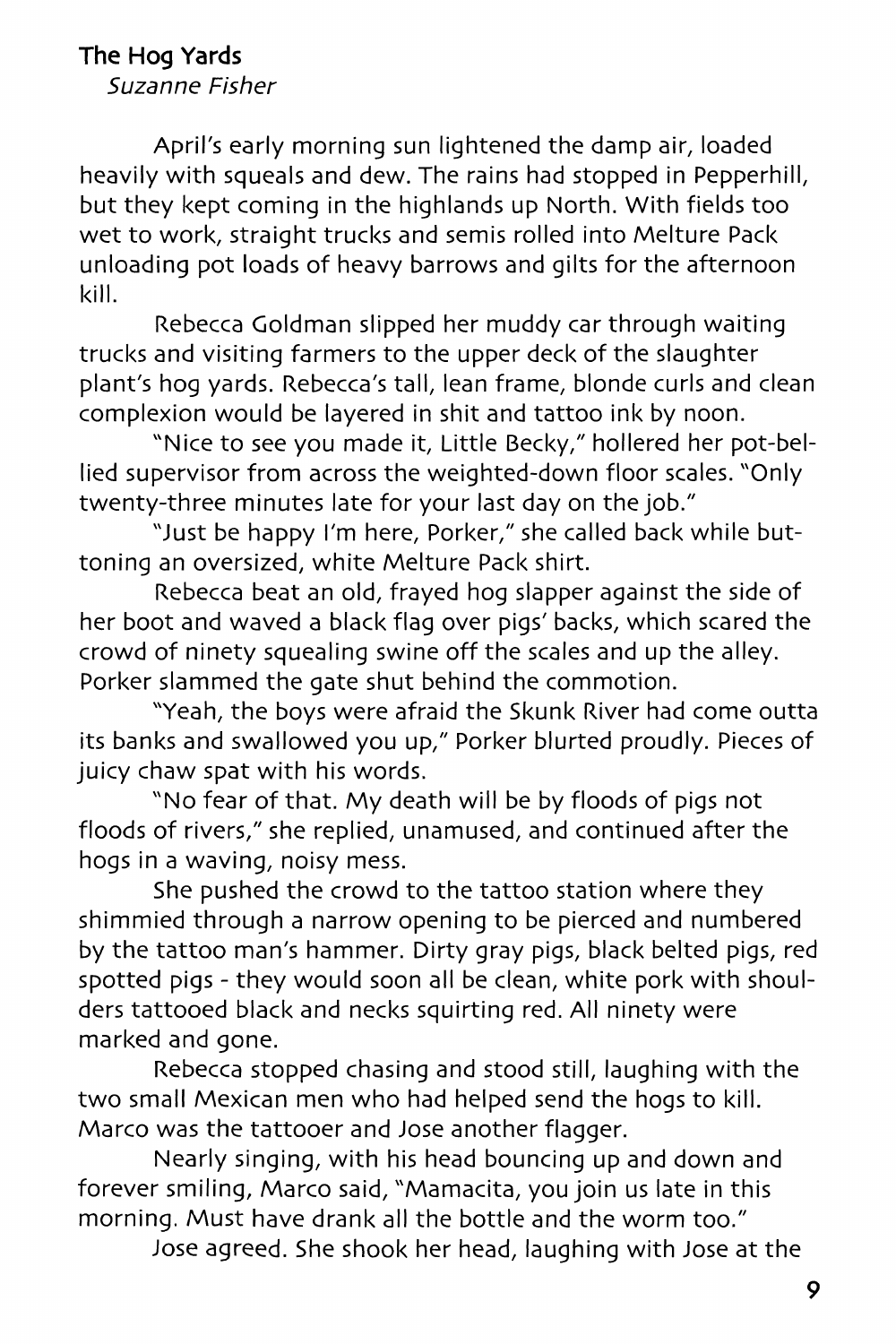wild little man.

Fearing the cheerful early morning attitudes of his employees would spread throughout the workplace and the rest of the day, Porker yelled over the loud speaker. "Got fourteen downers in the runway for you three to take care of," he commanded.

Having succumbed to exhaustion and stress, these pigs were speed bumps in the way of healthy loads racing by. Assuming their routine positions, Jose sat ready in the loader tractor. Porker held the air gun as though ready to duel. Rebecca and Marco slapped one hog between its shoulder blades urging it to live. Grunting between gasps, it resisted. Its purple flesh, hot and quivering, was now blood-splashed within. Ruined from a quality standpoint, this pork was no longer a commodity. It was a burden.

Porker handed Rebecca the gun. "You've been here six months now. When those college professors call up to see how you done, I'll either tell 'em you completed the job or ya didn't."

"I'm not shooting these pigs," Rebecca insisted.

Marco intervened, "I'll do it Mamacita. This...this you shouldn't do."

"Fine," Porker said, adjusting a wad of tobacco with his tongue. "Get one of these Mexicans for your reference, don't come crawling to your good old supervisor."

Porker turned to go back to his throne in the glassed-in office. His fat legs rubbed, fighting each stride.

"Oh, what a powerful man," Marco teased behind his back, laughing with Rebecca at the threat.

Marco shot air into the heads of the hogs that had already given up. Rebecca thanked him. He smiled as they rolled the deads into the bucket of Jose's tractor. The remains would be rendered and forgotten.

Through with her last Melture Pack morning, Rebecca walked out into the parking lot for a quick lunch break. Families of several yardsmen were waiting on pickup truck tailgates for lunch with their husbands and fathers. Children, too young yet for school, chased each other and soccer balls around the lot. Hispanic music fought the pig odor for air space. As the men broke for lunch, the women greeted their husbands in Spanish, then called, in English, for their children to come eat.

Standing among the families, Rebecca thought back to how she had attempted at the beginning of her internship to describe this scene to her own family over lunch back home. "They all eat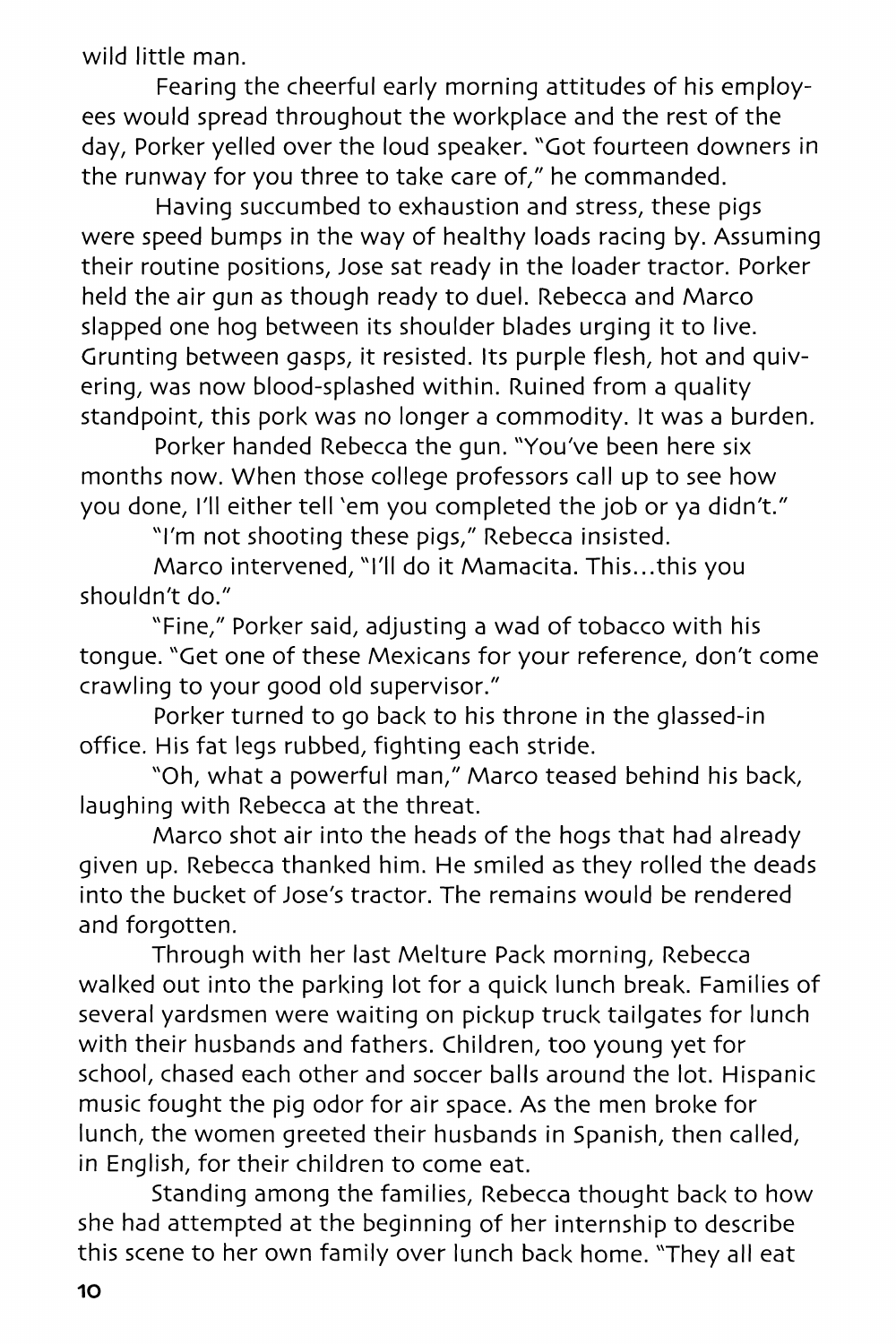lunch together, everyday," she started. "Their kids are so cute, and the women bring huge meals with burritos and salsa and tortillas filled with hot peppers and beans and beef and...."

But Rebecca's story was cut short. "It's bad enough you work with these people. We don't want to have to hear about them while we're trying to eat. Those Mexicans never worked a day in their lives. They're lazy, shifty people. You can't trust them. Do you hear me? Don't trust them," her father warned over a forkful of mashed potatoes and gravy.

Her father's warning was far away now, though, as a little boy with tiny fingers and shiny eyes ran to Rebecca holding out a tortilla with its contents dripping out. "Oh, thank you, Joey. That looks yummy," she said to Marco's youngest son. While he shook his head yes, his smile contained dimples and tiny teeth biting his lower lip.

"You could get Rebecca a plate," his mother, Maria, said following after Joey. Maria held the plate under Rebecca's dripping tortilla, then filled it with more food. "We will miss you. You must come back to visit," Maria said as she offered Rebecca a lawn chair and a place in the back of the family truck.

Rebecca thanked Maria for the meal and said goodbye as she walked back into the hog yards. She took in every scene to ensure it's place in her memory. She passed the junk pen, full of rejected hogs. These pigs were sorted off for abscesses, ruptures, stiffness, rhienitis, testicles, and for just not making grade. They were collected for the Spam truck and a ride to Austin, Minnesota. She looked across the full distance of the pens filled with over 14,000 head. Sprinkler systems rotated on and off throughout the building. Thick dust rose over the few pens that held hogs raised outside and not in confinement. Up toward the kill floor, men stood on alley dividers, hollering and beating hog slappers against cement walls. They chased hogs into a carrousel that spit the hogs into a line and onto a conveyor, then up on a chain.

After taking in the extent of the yards, Rebecca continued to her post where Marco and Jose were already at work. Rebecca said, "God guys, this is such a crap job. Why don't you get out of this hole too?"

Marco's smile faded slightly. "Awe, its not that bad here, Mamacita. This place feeds our families now."

Before she could apologize, Marco smiled again and suggested she run the tattoo hammer one last time.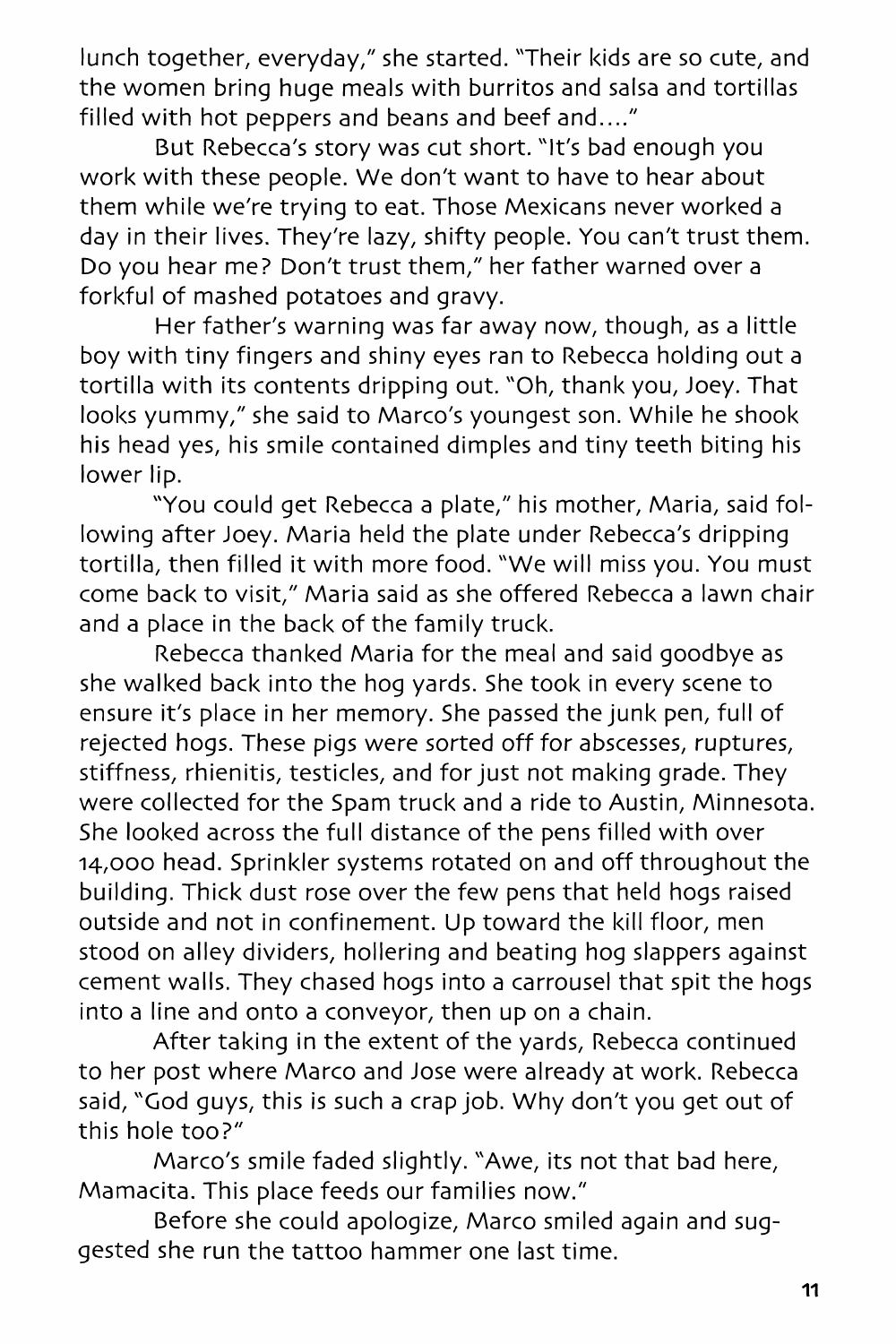Reluctantly Rebecca took the wooden ink brush and the iron tattoo hammer from Marco. The men danced down the empty alleyway to bring another ninety head. She hated tattooing. The hammer was heavy, every pig had to be hit quickly in the same place, and after each hit, the hammer had to be re-brushed with ink to ensure a good print. Along with this, the needle numbers absolutely had to match the pigs with their farmer to track the pork through the system.

Rebecca carefully set new needles in the hammerhead, upside down and backward so as to be read correctly on the carcasses. She combed the needles with the wet brush, allowing black ink to freckle her face and blonde curls. Pigs 7013 were ready to tattoo.

All the hogs charged the chute and one went through tattooed and crying. The rest turned back in confused circles until Marco and Jose convinced them to go. Now they came fast and the hammer came down hard and faster. She no longer worried about the cries she caused. She just kept the hammer rolling.

Ink was everywhere. It painted the gates, the pigs, Rebecca's white Melcher Pack shirt, and the slippery grip in which she held the hammer for nearly two hundred hogs. Only a few pigs remained when a cautious one stopped before the iron hammer coming down. On a roll, she did not react to his decision, and dug the needles deep into herself.

Rebecca fell to the shitty floor. The anonymous few barreled over top her. She lay on the slated concrete with a black and bloody "13" below her right knee.

Marco scooped her off the messy floor, running with her through the yards. He carried her up the scale office steps to the hog buyers' break room.

Phil, an old buyer, grandfathered in from Melture Pack's beginning, got off his seat to see the commotion.

"Did Little Becky get her numbers?" Phil asked. "Damn that hurts." Phil lifted his pant leg over a faded tan boot, revealing a perfect black "11" under his right knee. "She'll be fine. Get back to work now, Marco," ordered Phil.

The rest of the afternoon, she laid passed out on the break room couch only to be stirred now and then when Porker would remove the ice from the swollen knee to show truckers the "13." When she awoke, she was alone. All the squealing had stopped. The leg still throbbed unbearably. No one came to her yells for